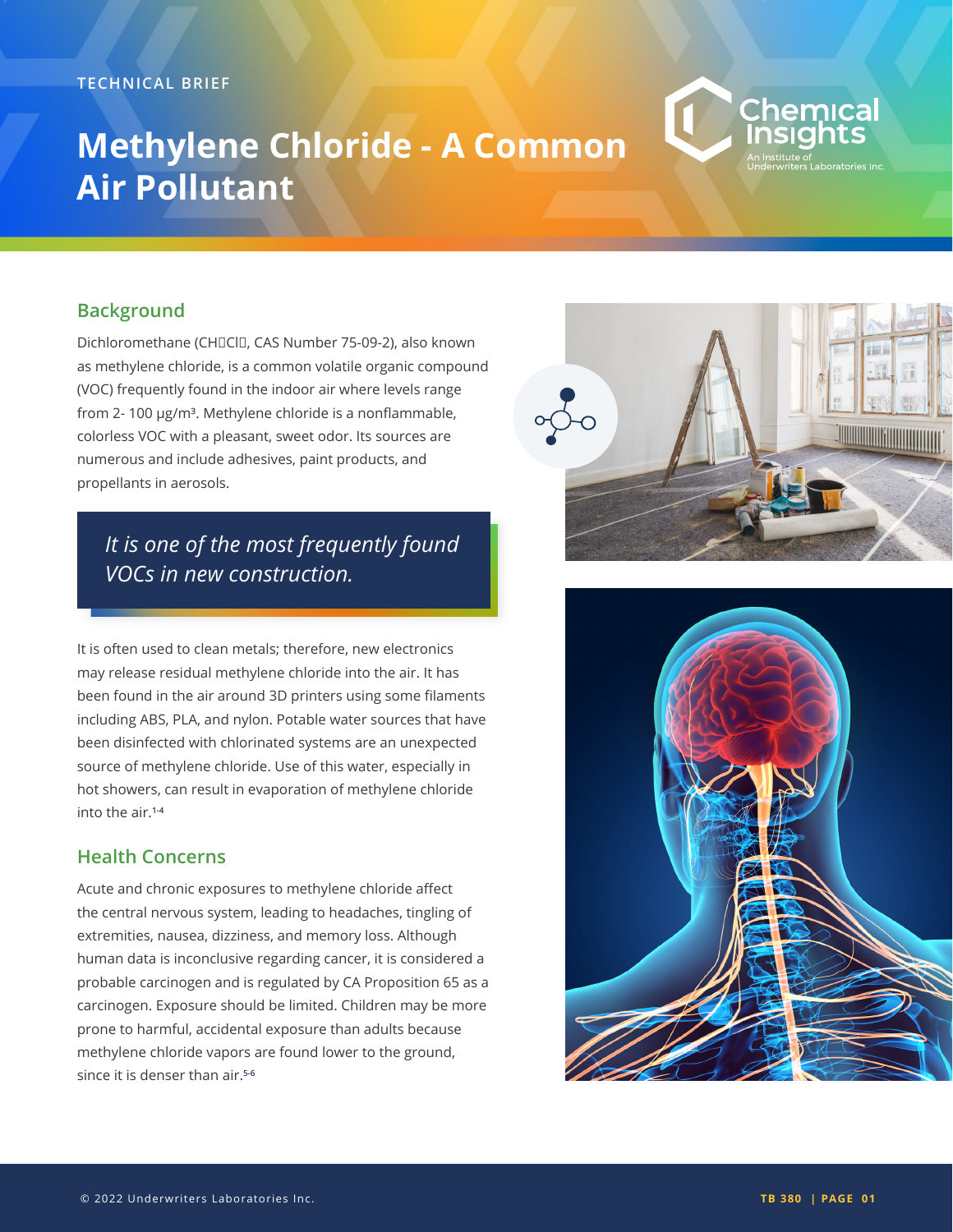### **TABLE 1:** *METHYLENE CHLORIDE EXPOSURE AND EMISSIONS STANDARDS*

| <b>Organization or</b><br><b>Standard</b>                                                    | <b>Application</b>         | <b>Exposure Limit</b>                                                                                                                                          | <b>Additional Information</b>                                                                                                                                                                                                                                                                                                                                                                                                                                                                                                                                                                                                              |
|----------------------------------------------------------------------------------------------|----------------------------|----------------------------------------------------------------------------------------------------------------------------------------------------------------|--------------------------------------------------------------------------------------------------------------------------------------------------------------------------------------------------------------------------------------------------------------------------------------------------------------------------------------------------------------------------------------------------------------------------------------------------------------------------------------------------------------------------------------------------------------------------------------------------------------------------------------------|
| CA 01350 Specification<br>(CDPH SM 01350)                                                    | Product emissions          | 200 µg/m <sup>3</sup>                                                                                                                                          | CDPH SM 01350 requires that emission levels<br>for dichloromethane from building products and<br>materials be equal to or less than 200 µg/m <sup>3</sup> within<br>14 days after installation. Certification programs<br>like Collaborative for High Performance Schools,<br>GREENGUARD gold, and Business and Institutional<br>Furniture Manufacturers Association have adopted<br>this requirement.                                                                                                                                                                                                                                     |
| California Office of<br>Environmental Health<br><b>Hazard Assessment</b><br>(OEHHA)          | General air/<br>Indoor air | 400 µg/m <sup>3</sup>                                                                                                                                          | Reference exposure levels (RELs) address non-<br>cancer health effects of volatile organic compounds<br>(VOCs) and provide concentrations below which<br>these health effects have been observed in studies.<br>Dichloromethane acute REL: 14000 µg/m <sup>3</sup> , and<br>chronic REL: 400 µg/m <sup>3</sup> .                                                                                                                                                                                                                                                                                                                           |
| American Society of<br>Heating, Refrigerating, and<br>Air-Conditioning Engineers<br>(ASHRAE) | General air/<br>Indoor air | 400 µg/m <sup>3</sup>                                                                                                                                          | ASHRAE defines indoor air quality (IAQ) requirements<br>for VOCs as general guidance for building design,<br>diagnostics, and ventilation system design in<br>ASHRAE 189.1. The maximum concentration of<br>dichloromethane relevant to IAQ should be 400 µg/<br>$m3$ .                                                                                                                                                                                                                                                                                                                                                                    |
| U.S. Green Building Council<br>Leadership in Environment<br>and Energy Design (LEED)         | Indoor air                 | 400 µg/m <sup>3</sup>                                                                                                                                          | The LEED rating system specifies a maximum<br>acceptable concentration of dichloromethane for the<br>clearance testing of air levels before a building or<br>school is occupied, which is 400 µg/m <sup>3</sup> .                                                                                                                                                                                                                                                                                                                                                                                                                          |
| CA Proposition 65                                                                            | Daily exposure             | NSRL: 200 µg/day                                                                                                                                               | Prop 65 lists carcinogens as having a no significant<br>risk level (NSRL) and a maximum allowable dose<br>level (MADL). Any measurement of dichloromethane<br>exceeding the NSRL of 200 µg/day is considered<br>unacceptable.                                                                                                                                                                                                                                                                                                                                                                                                              |
| CDC's Agency for Toxic<br>Substances and Disease<br>Registry (ATSDR)                         | General air/<br>Indoor air | Inhalation: 0.6<br>ppm (acute),<br>$0.3$ ppm<br>(intermediate), 0.3<br>ppm or 1040 µg/<br>$m3$ (chronic)<br>Oral: 0.2 (acute),<br>0.06 (chronic) mg/<br>kg/day | The CDC's Agency for Toxic Substances and Disease<br>Registry (ATSDR) has developed Minimal Risk Levels<br>(MRLs) which estimate the daily level to which a<br>substance may be exposed without the likelihood<br>of adverse, non-cancer health effects. MRLs are<br>derived for acute (1 - 14 days), intermediate (>14<br>- 364 days), and chronic (365 days and longer)<br>exposure durations. The dichloromethane MRL is<br>0.6 ppm (2.1 mg/m3) for acute, 0.3 ppm (1.0 mg/m <sup>3</sup> )<br>for intermediate, 0.3 ppm (1040 µg/m <sup>3</sup> ) for chronic<br>inhalation exposure, and 0.02 mg/kg/day for oral<br>chronic exposure. |